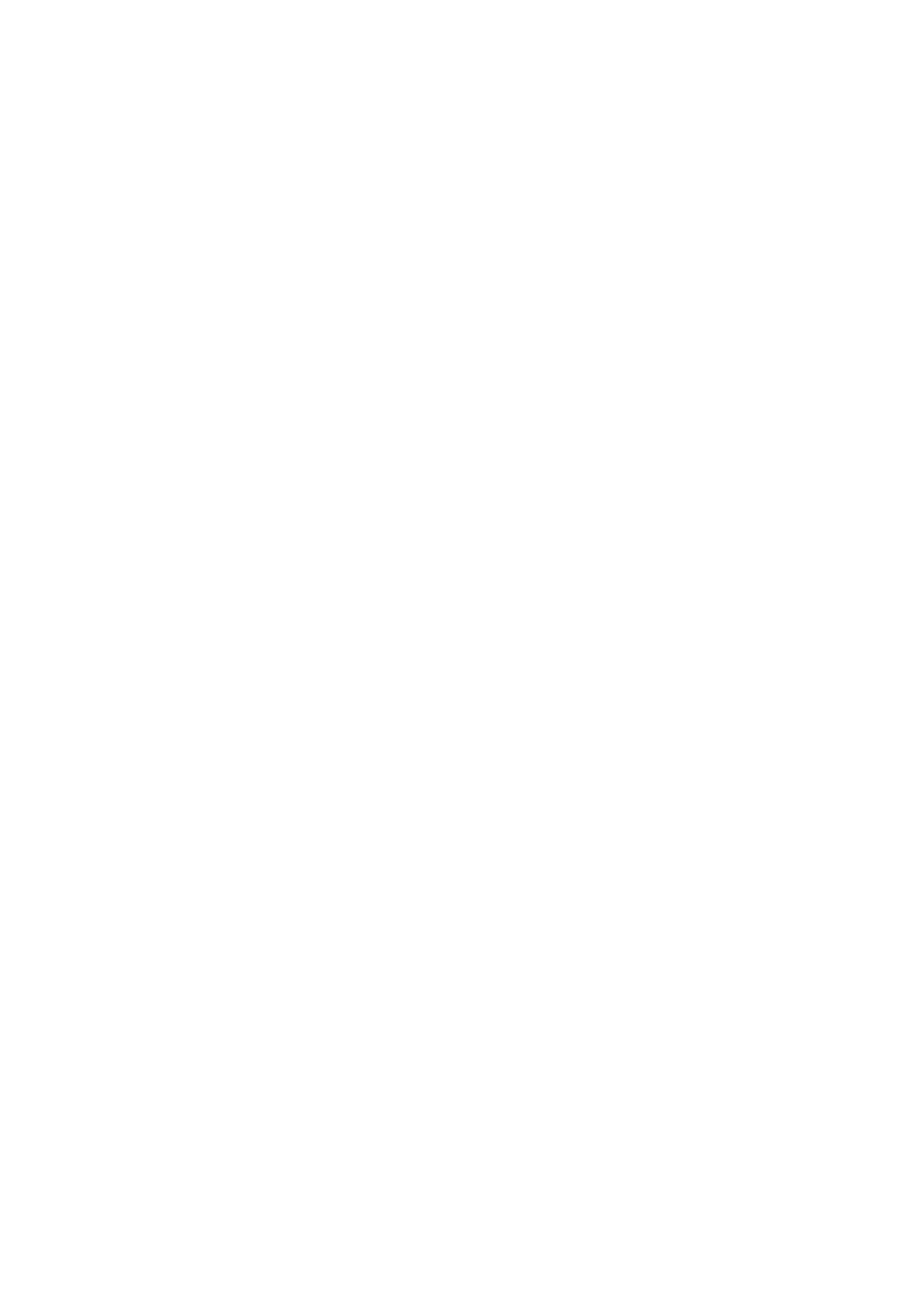(1) a question by Councillor Donald L. Reid to the Cabinet Member for Health and Social Care in the following terms:

"In the light of high levels of social isolation and loneliness experienced by many since the beginning of the corona pandemic which began in March 2020, can the Leader (or relevant cabinet member) advise of the number of suicides in North Ayrshire which occurred between 1 January - 31 December 2019 and (if figures are currently available) for the period 1 January – 31 December 2020. (or to period in 2020 for which figures are available) and are any special measures currently in place to support those at risk of committing suicide."

# **Response**

"*We are all acutely aware of the impact of social isolation on our communities which has been exacerbated during the pandemic. In response to the specific question, sadly the number of completed suicides which took place during 2019 were 18 in North Ayrshire. There is no data currently available for 2020, the figures are not expected to be provided by the registrar's office until mid to late 2021.* 

*To support our communities during the period of the pandemic suicide prevention and mental health resources and information have been made available to all the community support hubs, alongside training provided to the North Ayrshire Council customer contact centre staff at the outset of the lockdown.* 

*In addition, the North Ayrshire Young People's Suicide Taskforce set up after a number of young people completed suicide, has focussed on prevention for young people including a multi-agency crisis response, targeted social media campaigns, support pathways for those at risk and training for both staff and senior pupils. We also continue to work with NHS Ayrshire and Arran on the Distressed Children's Pathway.*

*The Pan Ayrshire Suicide Prevention Group has developed an action plan including identifying key at risk groups from local and national evidence sources, meeting with Police Scotland to create an efficient and safe information sharing protocol and the continuation and expansion of training to continue the programme of suicide prevention training established over many years. There are also crisis response services in place across Ayrshire with North Ayrshire being a key partner, including Distress Brief Interventions (DBI) where individuals in distress who present to key services receive an appropriate response either from a first responder or being linked in with support workers to help them through their immediate crisis and look at future management. This is currently being rolled out in pilot GP surgeries and Penumbra has been commissioned to provide the support service."*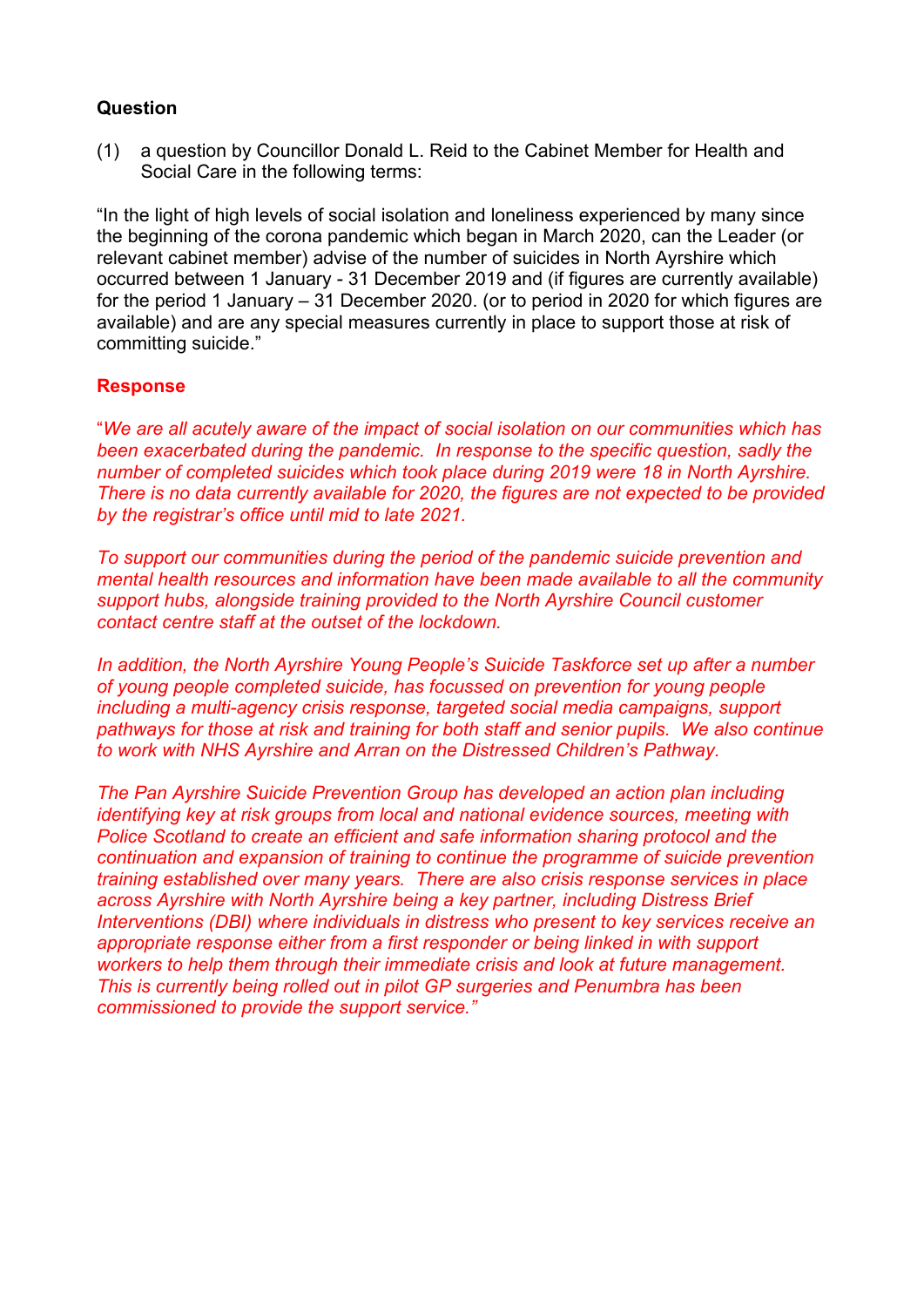(2) a question by Councillor Donald L. Reid to the Cabinet Member for Health and Social Care in the following terms:

"Can the Cabinet Member for Health and Social Care provide an update on the number of planned operations which have been cancelled at Crosshouse University Hospital between 1 April 2020 and 31 December 2020 due to the Covid pandemic; and what actions are being taken to reduce the operations backlog?"

# **Response**

"*The NHS Ayrshire and Arran decision to cancel elective appointments at the outset of the COVID-19 pandemic was a necessary step to ensure the safety of the population. A re-mobilisation process commenced over the summer months and supported the reintroduction of some planned and prioritised planned care patient activity on the basis of clinical urgency. The increasing prevalence of COVID-19 during the autumn months however resulted in a decision to again pause planned care.*

*Public Health Scotland reports key statistics on the number of planned operations, the number cancelled and the reason for cancellations at Hospitals across Scotland, this information is publicly available on the ISD Scotland website. For Crosshouse Hospital from a total of 1,730 scheduled elective operations from April to December 2020, 7.6% of those operations were cancelled either by NHS Ayrshire and Arran or the individual patient. The number of reported planned operations during that period being at a reduced level based on the step down of planned care.* 

*The Health Board Re-mobilisation Plan 3 which will cover the period April 2021 to March 2022 will focus on beginning to recover routine and planned care services, NHS Ayrshire and Arran will publish plans for the recovery of planned operations when fully developed and agreed.* 

#### *Data for information only:*

*NB – note that during 2019-20 Crosshouse Hospital averaged at 810 planned operations a month*

| <b>Health Board / Hospital Name</b>                               |                 |    |     |     |     |     |     | Apr-20 May-20 Jun-20 Jul-20 Aug-20 Sep-20 Oct-20 Nov-20 Dec-20 |     |
|-------------------------------------------------------------------|-----------------|----|-----|-----|-----|-----|-----|----------------------------------------------------------------|-----|
| University Hospital Crosshouse                                    |                 |    |     |     |     |     |     |                                                                |     |
| Total Number of scheduled elective operations in theatre system   | 23 <sub>1</sub> | 44 | 120 | 227 | 322 | 284 | 326 | 208                                                            | 176 |
| Total no of scheduled elective cancellations in theatre systems   |                 |    |     | 23  | 14  | 25  | 24  | 19 <sub>i</sub>                                                | 15  |
| Cancellation based on clinical reason by hospital                 |                 |    |     | 16  | 12  | 16  |     |                                                                |     |
| Cancellation based on capacity or non-clinical reason by hospital |                 |    |     |     |     |     |     |                                                                |     |
| Cancelled by Patient                                              |                 |    |     |     |     |     |     |                                                                |     |
| Other reason                                                      |                 |    |     |     |     |     |     |                                                                |     |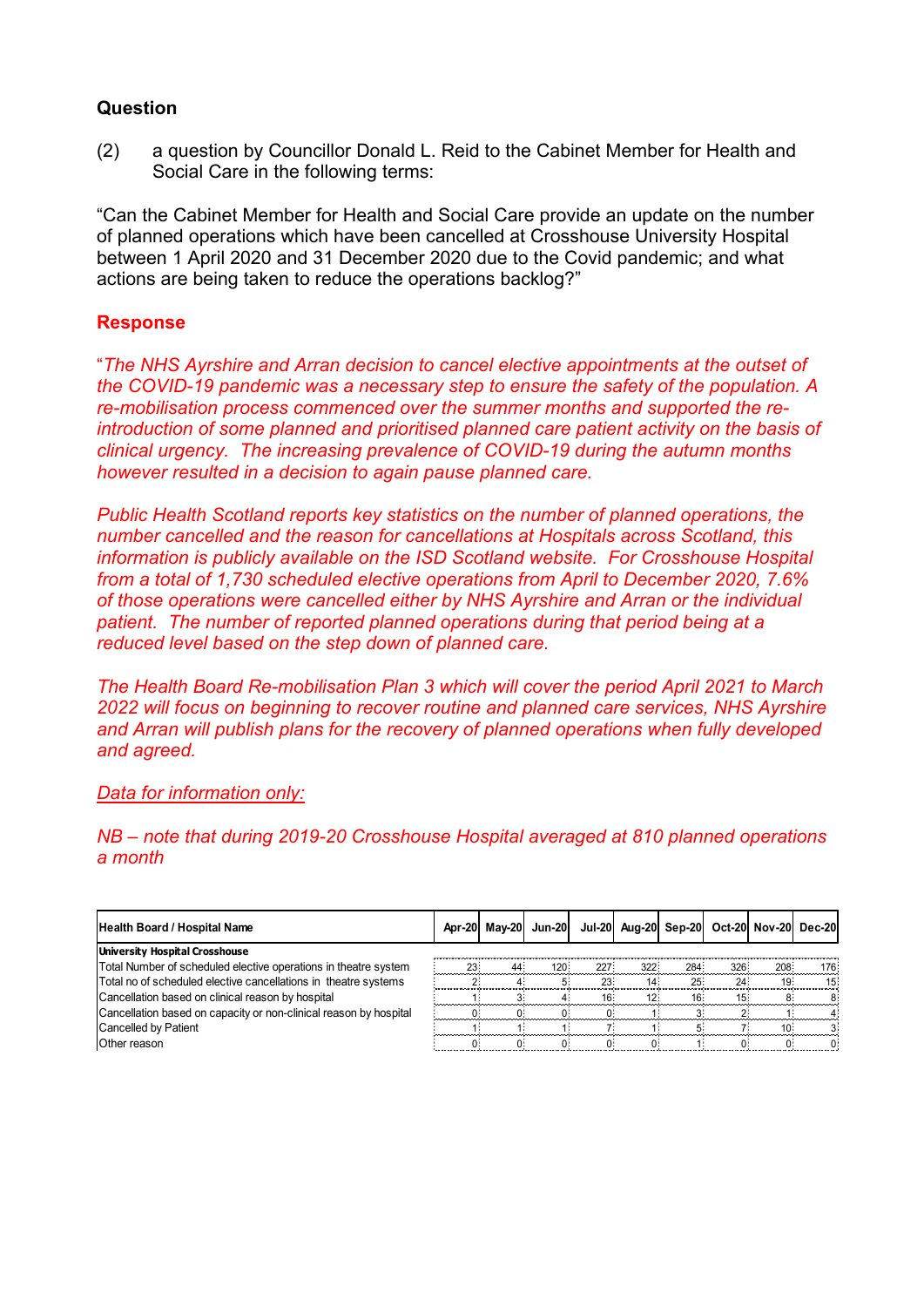(3) a question by Councillor Donald L. Reid to the Cabinet Member for Green New Deal and Sustainability in the following terms:

"Can the Cabinet Member for Green New Deal and Sustainability provide Elected Members with an update on progress with the 2020/21 Roads Repair programme, with particular reference to roads in the Garnock Valley area included in that programme?"

## **Response**

"Despite the challenges presented by the ongoing pandemic, the 2020/21 Roads Investment Plan is largely complete. There are two remaining resurfacing projects in Kilwinning outstanding, but these are planned for completion by the end of March 2021 and a small number of projects have been re-scheduled to 2021/22 due to planned utility works.

Projects completed within the Garnock Valley as part of the current year's investment plan include resurfacing and screeding works. The works within the Garnock Valley were carried out at a total cost of £540,000 from the Council's overall annual capital investment. Works were completed at the following urban locations: Sycamore Avenue, Beith; Houston Crescent, Blairlands Drive and Baidland Avenue, Dalry; and Fudstone Drive, Mossend Avenue, Glenriddet Avenue, Kilbirnie.

In terms of rural locations, the following works have been completed this year: C69 near Beith, U11/12 near Beith, the U32 Auchengree Road, U53 Sandy Road, U44 at Middleton and improvement works on the C80 Whisky Bond road.

As I mentioned earlier, due to planned utility works taking place, a small number of projects have been rescheduled for early delivery in the 21/22 plan, this includes resurfacing works at the U26 Geirston Road.

Separately, approximately £130,000 will be invested in improvements to Beith Main Street, funded from the Town Centre Regeneration Fund, with these works scheduled to commence next month.

The proposed Roads Investment Plan for 2021/22 is currently being finalised and is scheduled for Cabinet consideration on 23 March 2021."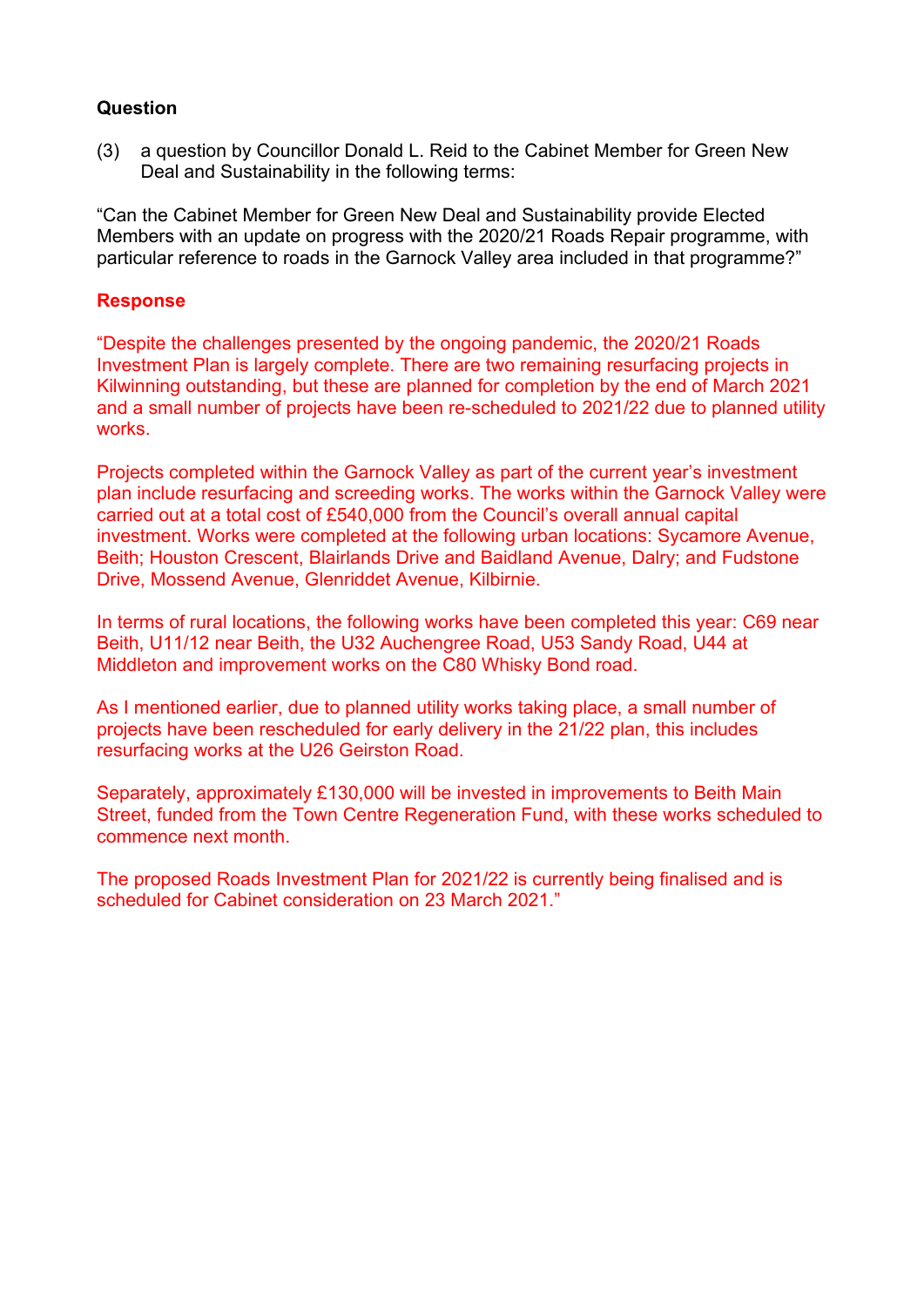(4) a question by Councillor Marshall to the Cabinet Member for Health and Social Care in the following terms:

"The report by Derek Feeley on the independent review of adult social care in Scotland was published this month.

Amongst other recommendations it suggested the formation of a National Care Service.

Does the portfolio holder agree that:

a. the Scottish Government's overhaul of Social Care 5 years ago, which was supposed to integrate Council community support services with the NHS through the setting up of Integrated Joint Boards, has failed?

b. the formation of a National Care Service is yet another example of the Nationalist Government pursuing its Central Command and Control Policies to the exclusion of Local Councils?"

## **Response**

Councilllor Marshall was not present at the meeting and no other Member indicated that they wished, in terms of Standing Order 12.5, to move this question in his absence. Accordingly, the question was withdrawn.

#### **Question**

(5) a question by Councillor Murdoch to the Chair of the Planning Committee in the following terms:

"Can the Chair of Planning please confirm how many people have formally asked in writing to speak at the Planning Committee when it considers the Rigghill Wind Farm Application and confirm the date they were received?"

#### **Response**

"I can confirm that Skelmorlie Community Council, Fairlie Community Council and Cllr Murdoch have all requested to address the Planning Committee on the Righill application. The dates of the requests are:

Fairlie Community Council – 4 November 2020 is the date of their formal written request although they were in discussion with planning officers from May 2020 Skelmorlie Community Council – 5 November 2020 Cllr Murdoch – 8 June 2020."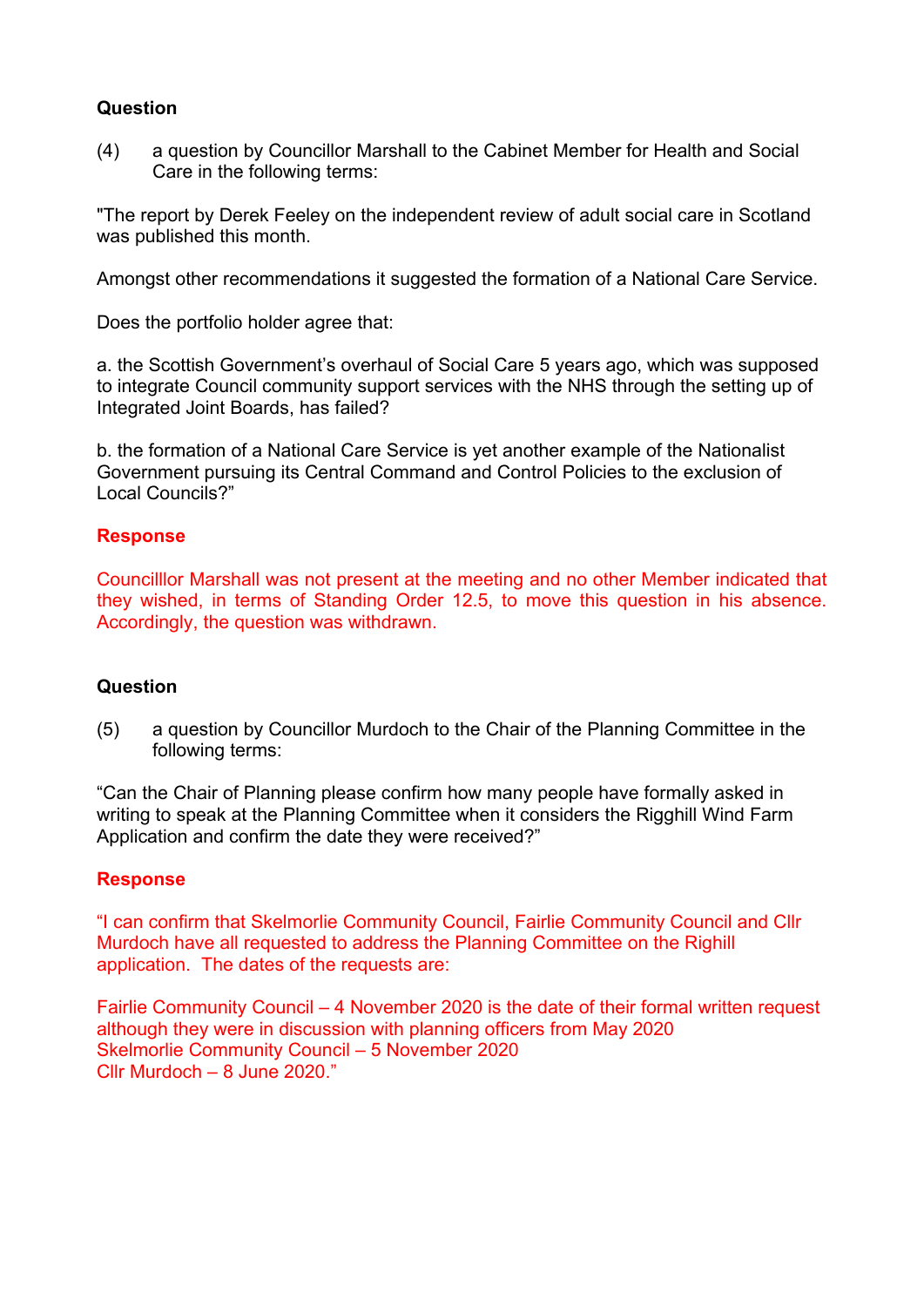(6) a question by Councillor Murdoch to the Leader of the Council in the following terms:

"Can the Leader of the Council please confirm what action North Ayrshire Council has taken regarding the incident at Hunterston Jetty on Tuesday 2<sup>nd</sup> February 2021 involving DS4 & DS8 Drilling Ships and will there be a full investigation?"

# **Response**

"As the incident involving the two drill ships occurred off-shore, the Maritime and Coastguard Agency (MCA) were the lead agency for this incident. The MCA officially informed us of the incident the next morning and have since provided regular updates. At no time was Council assistance requested.

It will be for the Maritime and Coastguard Agency and the Marine Accident Investigation Board to determine what, if any, investigation is required into this incident. In relation to the operation of the jetty at Hunterston, this is the responsibility of Clydeport as harbour authority."

## **Question**

(7) a question by Councillor Barr to the Leader of the Council in the following terms:

"In my Ward, I noticed electric car charging points have been installed in car parks in West Kilbride and Dalry. Can I ask the Leader who paid for these installations."

#### **Response**

"We had installed one rapid EV Charger at Main Street Car Park, West Kilbride in July 2019 and one rapid EV charger in Smith Street Car Park, Dalry in January 2021.

The capital cost for both EV chargers are funded in full by Transport Scotland's Local Authority Installation Programme. The electricity cost associated with operating the EV chargers are paid for by the Council.

Officers are currently finalising an Electric Vehicle Charging Strategy which will be considered by Cabinet shortly and will provide details of how we intend to encourage and facilitate the increased use of electric vehicles across North Ayrshire as part of our commitment towards becoming carbon net zero by 2030."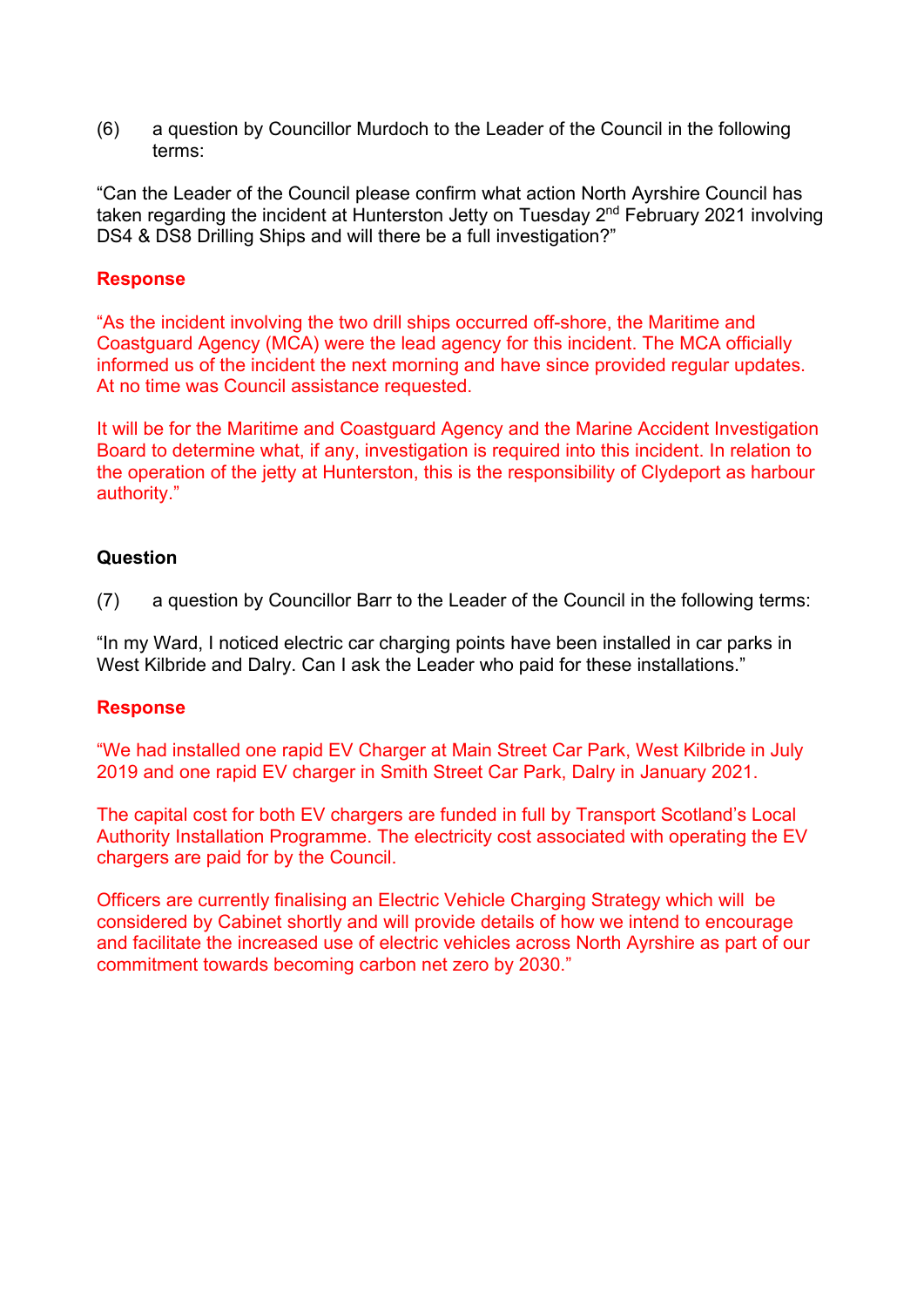(8) a question by Councillor Gallacher to the Leader of the Council in the following terms:

"What percentage of goods and services paid for by NAC actually comes from businesses or suppliers with their headquarters or place of business within North Ayrshire?"

## **Response**

"The Annual Public Performance Report includes an indicator for % of procurement spent on local enterprises. For 2019-20 it was 19.18%, an increase of 1.75% from 2018- 19 (17.43%) and the highest percentage for ten years.

Procurement is of course one of the key pillars of our Community Wealth Building strategy. The aspiration as reflected in the Council Plan's performance management framework is that we work towards a target of 26% by 2024. We must achieve that within current procurement guidelines and legislation, but we have made immediate changes to some of our procurement processes, such as on Quick Quotes and Wave Planning, to help achieve that. Fundamental to any success will be ensuring that the Business team builds capacity within the local market so that local businesses are able to bid for contracts and to be competitive when they do so. That's why we allocated resources in last year's budget to increase the business team's capacity and to recruit a procurement development officer to work on Community Wealth Building.

It is important to emphasise that our Community Wealth Building strategy is not about the work of the Council in isolation from the rest of the public, private and third sector. We are taking an anchor approach to Community Wealth Building and already East and South Ayrshire Councils, NHS Ayrshire and Arran, Ayrshire College, Scottish Enterprise and TACT have signed our Anchor Charter which commits them to a number of pledges, including some on procurement."